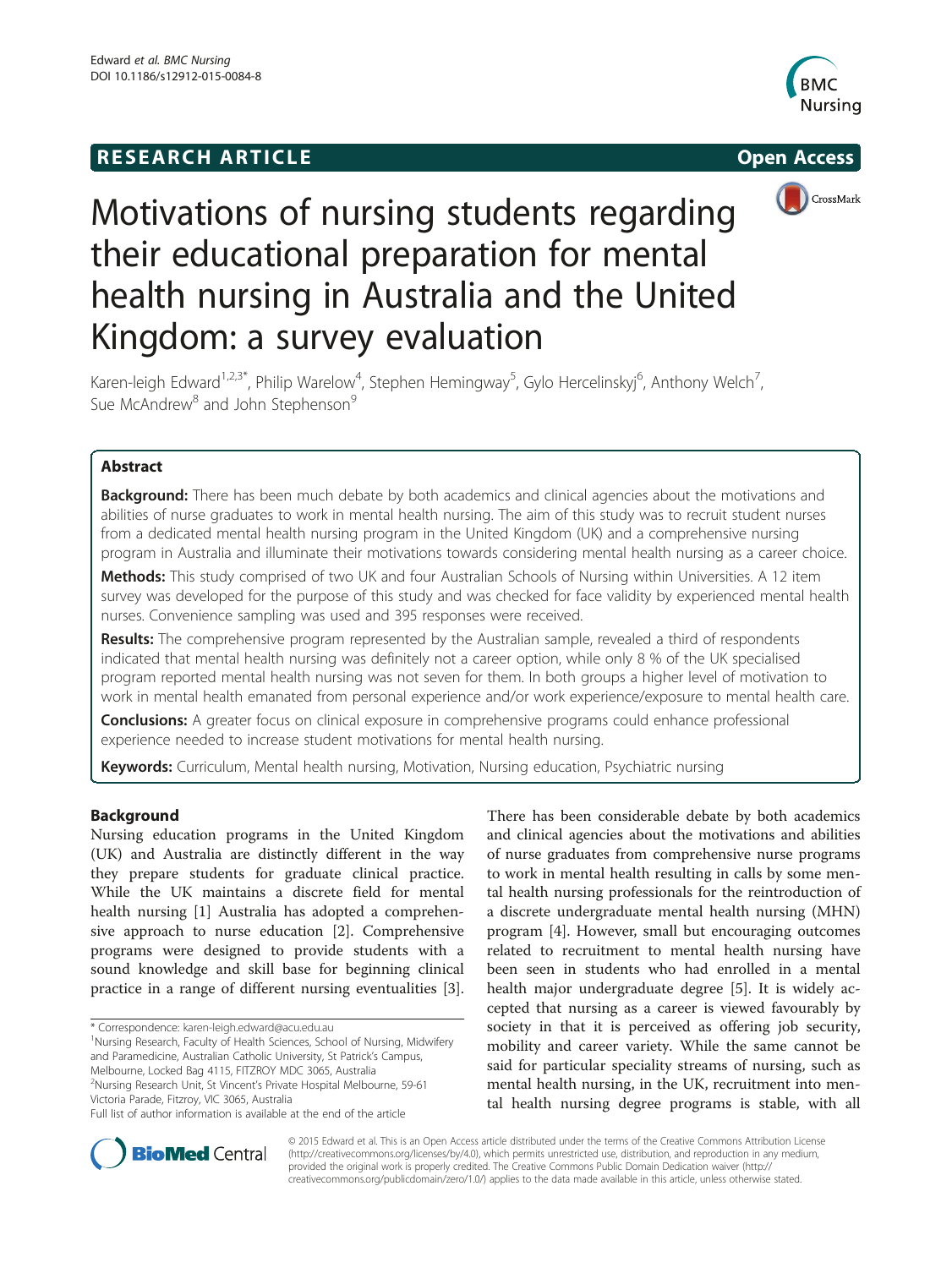universities filling the available places [1, 6]. Recent evidence demonstrates that MHN as a career is generally not a popular choice for undergraduate nurses enrolled in a comprehensive degree program [2]. Therefore the decision to survey students from each program type was made to gain insights into students' motivations toward MHN as a career choice. While this project cannot compare the two programs due to the different curriculum designs, the information can offer insights into the motivations of students with regards to choosing MHN as a career direction. This is an important point of discovery since making good career choices for individuals includes such information as clarifying underlying values and interests, managing uncertainty and using experiences and/or knowledge to develop career plans with possible alternatives if career pathways should not go according to plan.

## Methods

## Participating sites

The study was comprised of two UK and four Australian Schools of Nursing within Universities. The university course structure in the UK offered discipline specific (field) entry level mental health nursing programs, while in Australia the education for nurses was offered in more broad based comprehensive programs. This difference in nursing preparation is central to the choice of these countries; the UK hypothesising that specialisation preparation would yield a student who was highly motivated to enter MHN. It is not known however what motivates student nurses towards mental health in comprehensive nursing programs and whether similarities may exist between the two approaches to nurse education.

## Study design and ethical considerations

Employing convenience sampling method, this study used a survey to collect data. This design was used for a number of reasons including affordability (surveys are inexpensive and can be administered online increasing accessibility), flexibility (questions were tailored to address the specific hypothesis) and dependability (surveys allows participants to remain anonymous increasing the chances of candid and valid responses). The survey comprised nine closed and three open ended/extended response questions that comprised of yes/no type questions, and multiple choices type questions. Frequencies were used to report the survey result information. There were questions related to demographic information, previous personal or work experience prior to commencing undergraduate studies, and intended career pathway on completion of the course. The survey was developed for the purpose of this study by six experienced mental health nurses involved in the study and located in both countries. Questions were

developed in consideration of mental health nursing as a career choice for students. The survey was examined for face and content validity by experienced mental health nurses. Participating students received the survey as either a hard copy or via an on-line link. Ethics approval was obtained from six individual University Human Research and Ethics Committees (HREC). These were - Australian Catholic University HREC, University of Canberra HREC, University of Ballarat HREC, Queensland University of Technology HREC, University of Huddersfield HREC and Salford University HREC. No identifying material has been used in the results of this study and only aggregated data are presented.

## **Participants**

## Inclusion criteria

The inclusion criteria for participation in this study were:

In Australia, students were required to be currently enrolled in the Bachelor of Nursing (BN) Degree or a double degree (such as a Bachelor of Nursing and Bachelor of Midwifery combined degree) with a BN. All Australian participants were enrolled in the second or third year of the program, and had undertaken the mental health aspect of the course.

In the UK, students were enrolled in diploma or degree programs leading to registration as a Mental Health Nurse (MHN). Participants were sought from the first year cohort as the common foundation is where the participants undertook the generic course content before entering the specific mental health part of the programme, thus allowing for a 'best fit' comparison to be made.

## Recruitment and data collection

As each university involved in the study had different academic and/or clinical placement schedules, the mode of inviting students to participate was tailored to meet the schedules of each university. Participants were informed of the study and invited to participate in one of three ways: (1) during their mental health class by one of the researchers, (2) by the student university email address or (3) by placing an invitation flyer on relevant electronic announcement systems for each university. The participant information sheet, consent form and survey for the study were available to students in either hard copy or electronic format. Data was collected between September 2011 and February 2012.

## Data analysis

Frequencies were generated where questions of the survey were analysed using the Statistical Package for the Social Sciences (Version 20.0) software program [7].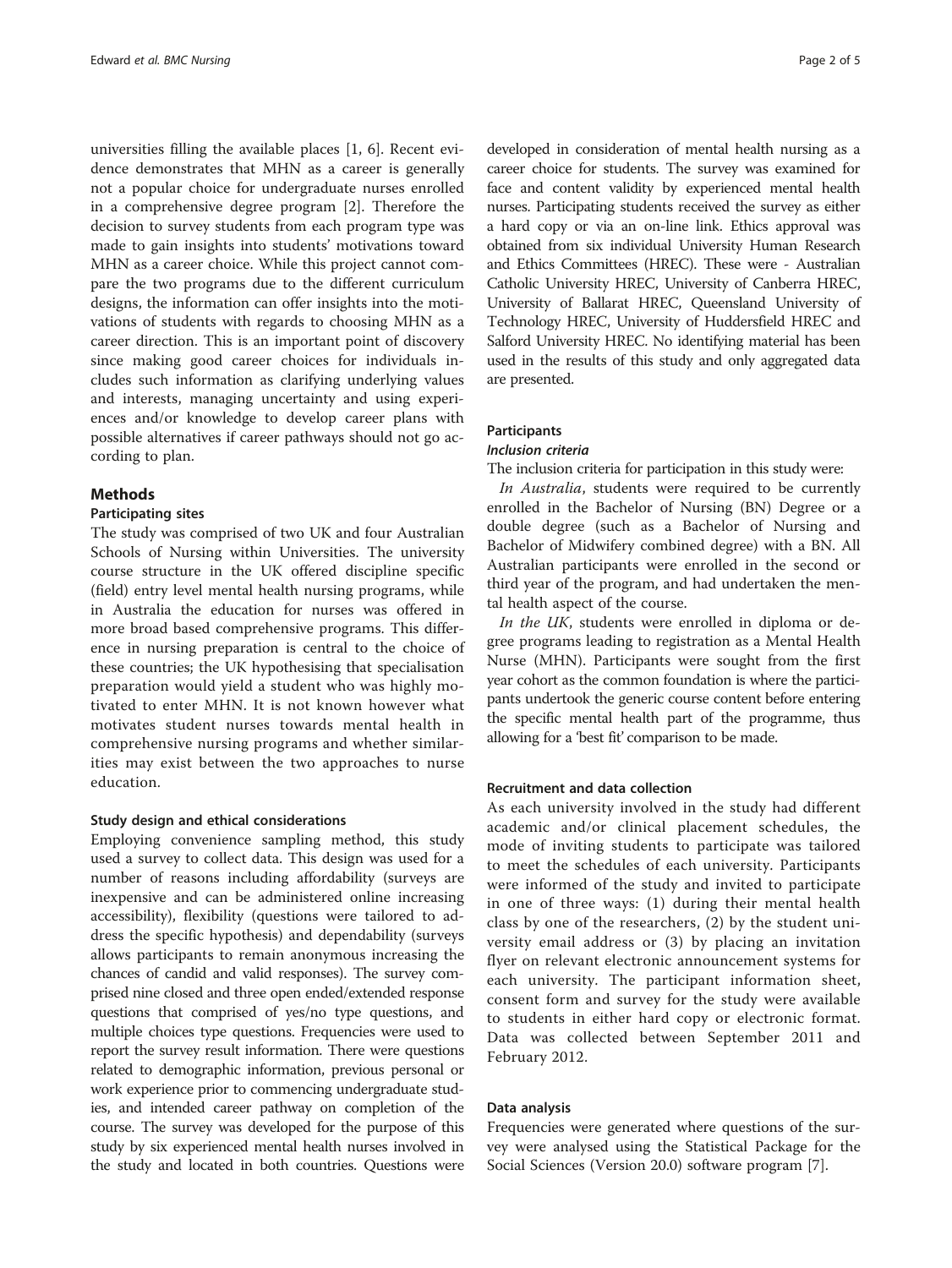## Results

## Descriptive summary

A total of 395 responses were received from both countries, comprising 249 (63.0 %) from Australia and 146 (37.0 %) from the UK. The Australian participants represented three states of Australia while respondents in the UK sample were located in the North and North-West of England. With a potential participant pool of approximately 1200 students (about 760 from Australia and about 440 from UK), this represents a recruitment rate of 33 %.

Participants were asked to provide demographic information relating to age, gender, ethnicity, locality (distance of home from place of study) and level of prior education. Some demographic differences between the Australian and UK samples were observed. The proportion of participants stating their ethnicity as white was higher amongst Australian participants than British participants who had a higher proportion of participants stating their ethnicity as African. Other ethnicities were approximately equally represented in both countries. The mean age of participants in both countries was similar (see Table 1).

## United Kingdom results

Prior work experience in health and previous nursing/ social experience of mental health was more prevalent

|  |  |  |  | Table 1 Demographic information of participants |
|--|--|--|--|-------------------------------------------------|
|--|--|--|--|-------------------------------------------------|

amongst the UK cohort. All UK respondents were enrolled in a diploma or nursing degree with a specialty in Mental Health. Of the UK cohort ( $n = 146$ ) 54 % indicted they had previous experience of mental health issues (either personal or professional) and nearly 57 % of respondents indicated MHN teaching was the only focus of the degree content. Within the group of UK participants the main motivational factor for choosing or not choosing MHN as a career was based upon personal experience (48 %) and clinical placement (42 %). A small number of the respondents (8 %) indicated they would not choose MHN as a career after the degree (for reasons unknown).

## Australian results

The majority of the 249 Australian respondents were enrolled in a comprehensive nursing degree (in which University mental health education had been only delivered as a stand-alone subject(s) within the whole degree), and a small number were also enrolled in a midwifery degree. Approximately 61 % of the cohort had never had previous experience of mental health issues either personally or professionally. MHN teaching in the degree program was indicated as being predominately a standalone subject (53.8 %) or integrated throughout the course in various ways. The main motivating factor for

| Characteristic   | Frequency (% valid responses) |                         |                |
|------------------|-------------------------------|-------------------------|----------------|
|                  | All respondents ( $n = 395$ ) | Australia ( $n = 249$ ) | $UK (n = 146)$ |
| Gender           |                               |                         |                |
| Male             | 60 (15.2 %)                   | 22 (8.9 %)              | 38 (26.0 %)    |
| Female           | 335 (84.8 %)                  | 225 (91.1 %)            | 108 (74.0 %)   |
| Age range        |                               |                         |                |
| $15 - 19$        | 26 (6.6 %)                    | 20 (8.1 %)              | 6 (4.1 %)      |
| $20 - 24$        | 172 (43.5 %)                  | 116 (47.0 %)            | 54 (37.0 %)    |
| $25 - 29$        | 63 (15.9 %)                   | 35 (14.2 %)             | 28 (19.2 %)    |
| $30 - 34$        | 36 (9.1 %)                    | 22 (8.9 %)              | 14 (9.6 %)     |
| 35-39            | 30 (7.6 %)                    | 16 (6.5 %)              | 14 (9.6 %)     |
| $40+$            | 68 (17.2 %)                   | 38 (15.4 %)             | 30 (20.5)      |
| <b>Ethnicity</b> |                               |                         |                |
| White            | 321 (81.3 %)                  | 209 (84.6 %)            | 110 (75.3 %)   |
| Asian            | 17 (4.3 %)                    | 14 (5.7 %)              | 3(2.1%         |
| African          | 28 (7.1 %)                    | $5(2.0\%)$              | 23 (15.8 %)    |
| Chinese          | $9(2.3\%)$                    | 8 (3.2 %)               | 1(0.7%)        |
| Other            | 20 (5.1 %)                    | $9(3.6\%)$              | 7(4.8%)        |
| Locality         |                               |                         |                |
| Local            | 294 (74.6 %)                  | 157 (63.8 %)            | 136 (93.2 %)   |
| National         | 92 (23.4 %)                   | 81 (32.9 %)             | 10 (6.8 %)     |
| International    | 8 (2.0 %)                     | 8 (3.3 %)               | $0(0.0\%)$     |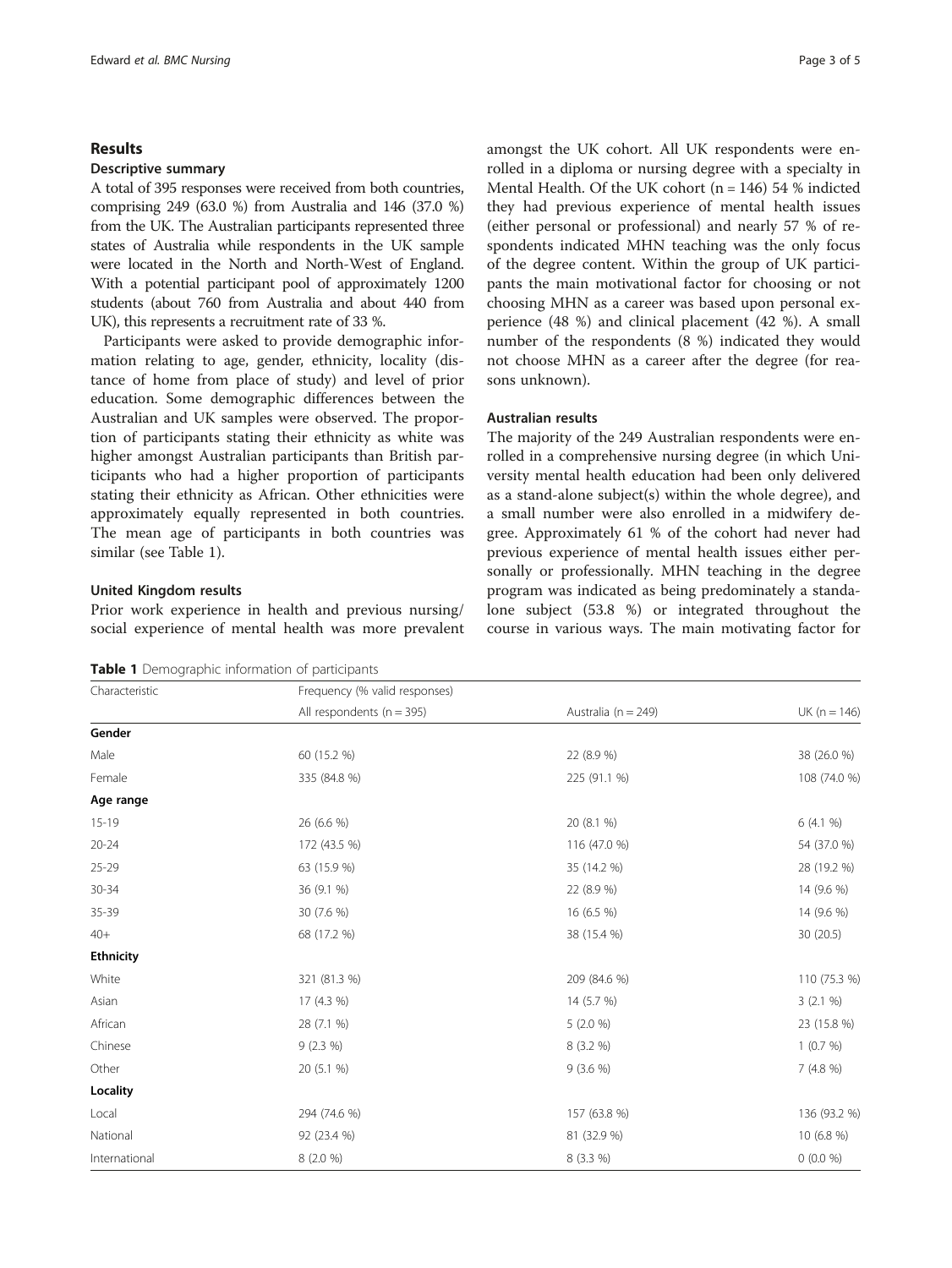considering MHN as a career was indicated by 32 % responding to this question stating this would be an option. However, 24 % of respondents indicated personal experience would be the major motivational factor for choosing or not choosing MHN as a career. A third of respondents indicated they were unsure whether they would choose MHN as a career and a third indicated they would not choose MHN at all (33.8 %).

## **Discussion**

## Mental health nursing as a career option

The comprehensive program represented by the Australian sample revealed a third of respondents indicated MHN was definitely not a career option for them. This finding is similar to other studies in terms of the poor popularity of MHN as a career choice for nurse graduates of the comprehensive degree [2]. However, encouragingly a similar number of the Australian sample indicated they would either consider MHN as a choice of career or remained undecided. This is a more positive outcome than seen in other studies [2, 5]. When considering the Australian cohort who were enrolled in a comprehensive degree, the results of our study are similar to one undertaken with medical students [7]. In a study undertaken by Halder et al. [8] medical students were divided into distinct groups - those deciding on psychiatry before medical school, those deciding on psychiatry during medical school, and those interested in other fields. The study revealed there was little difference noted in the student ratings of lectures between those who chose psychiatry and those who did not. However, interestingly the study results suggest that enhancing the exposure/experience of mental health may improve recruitment to psychiatry. This finding is also similar for nursing students [5]. Mental health service delivery is often experienced as a different speciality to others in health due to issues such as stigma and uncertainty related to the professionals role [5, 9].

## Prior exposure to mental illness

In both the UK and Australian cohorts participating in this study personal and/or professional experience of mental health issues appeared to have had an impact on the decision making of students when considering their career options. This phenomenon has been observed in students in other studies who describe a desire to make a difference to 'another'. This altruistic desire appeared to emerge after exposure to the area of psychiatry when they are in their under graduate degree and can be expressed later as a career choice [9]. A desire to make a difference was also evident in other health disciplines such as allied health where altruistic motivations dominate career choice [10]. It is in this context that helping another may offer benefits for both the helper and the

recipient [11, 12]. Immersion in mental health settings for students to develop or discover pro-social behaviours (behaviour intended to benefit another) may manifest into a possible desire to make a difference to people who live with mental illness.

## Career immersion and mentoring in mental health nursing

Enhancement of motivation for opting for MHN as a career option as revealed in the findings of this study suggests greater exposure or experience of mental illness through such activities as career immersion, mentorship, preceptorship or personal experience. Structured career immersion in mental health education, with an emphasis on the important role of mentors, may offer positive returns for nursing [13]. Career immersion has been used in some nursing settings to prepare students. For example a brief immersion practicum at a mental health facility where students were assigned to one specific setting for six consecutive weekdays (45 h), without the distraction of other classes, was undertaken due to declining clinical rotation availabilities. Students thought that their ability to form therapeutic relationships with consumers and integrate theory into clinical practice was enhanced through this immersion experience [14]. It has been suggested that such immersion may take various formats such as simulation experience as a person who is living with serious mental illness [15], simulated case scenarios using high fidelity simulations for mental health education [16] or 40 h per week for a full semester after completing theoretical content [17].

## Limitations

The limitations of the study relate to a purposive sample as compared to random selection. Potentially this could affect the generalisability of the findings if the sample was systematically different from the parent population; however, no evidence for selection bias or response bias was apparent. Another limitation was the use of a survey that was not tested for reliability; however it was determined to have face validity by expert MHN's. In light of these limitations generalisations are prohibitive, nevertheless findings do highlight areas for further exploration, particularly ways to increase exposure of mental health education in comprehensive nursing curriculums.

## Conclusions

This study's findings revealed that a personal experience of mental health (such as a relative with a mental illness or experience in working with people who experience mental illness) enhanced student motivation for opting for a career in mental health nursing in both the UK and the Australian programs. Career immersion, as undertaken in the specialty program, may offer a means